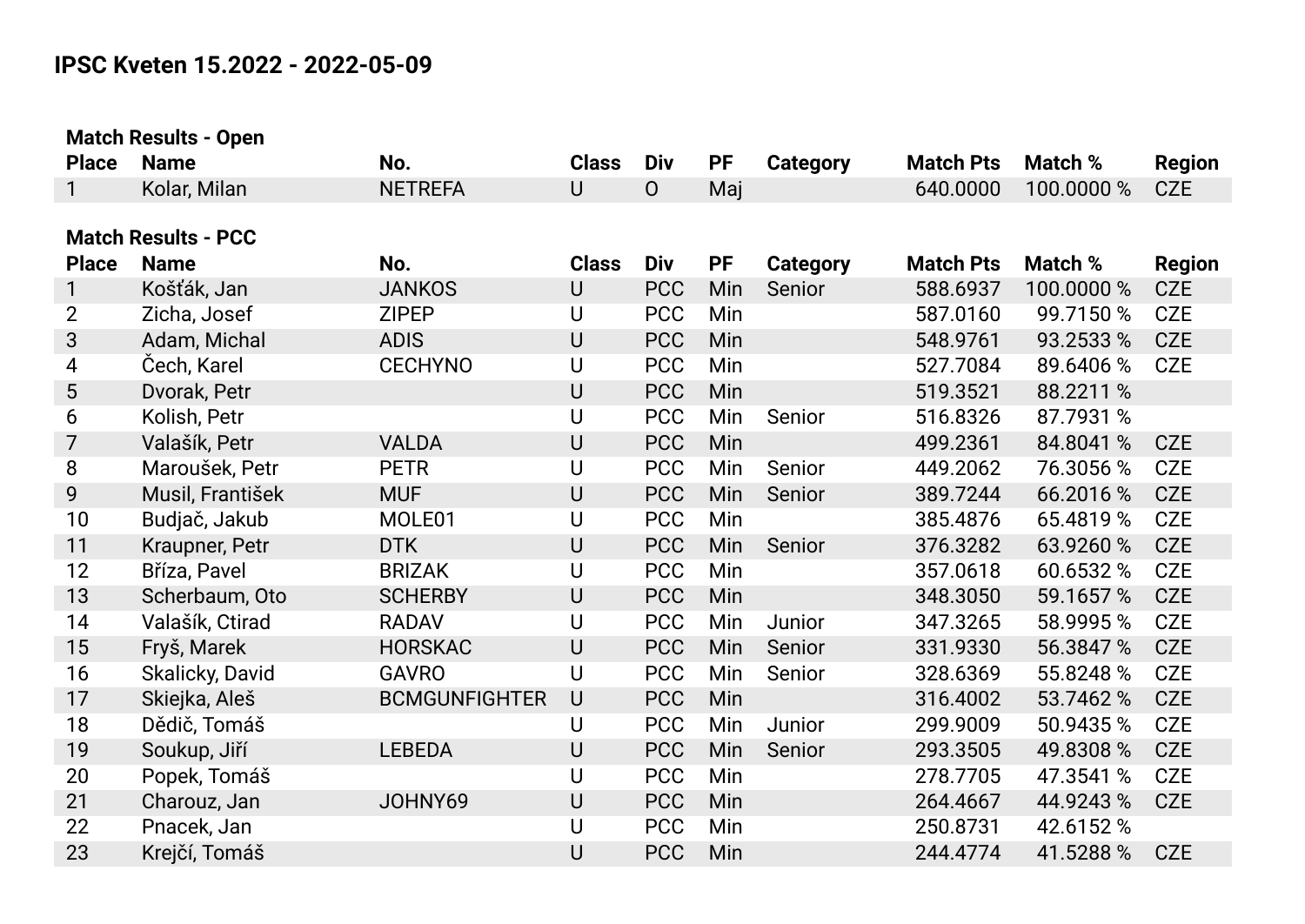| 24 | Paulová, Lily   | <b>PACKA</b>   | PCC   | Min | Lady       | 222.4271 | 37.7832 % CZE  |  |
|----|-----------------|----------------|-------|-----|------------|----------|----------------|--|
| 25 | Bříza, Václav   | <b>BRIZAKV</b> | PCC \ |     | Min Junior | 141.7175 | 24.0732 % CZE  |  |
| 26 | Schmidt, Rainer |                | PCC   |     | Min Senior | 0.0000   | $0.0000\%$ GER |  |

## **Match Results - Production**

| <b>Place</b>   | <b>Name</b>             | No.                | <b>Class</b> | Div          | <b>PF</b> | <b>Category</b>     | <b>Match Pts</b> | Match %    | <b>Region</b> |
|----------------|-------------------------|--------------------|--------------|--------------|-----------|---------------------|------------------|------------|---------------|
| 1              | Němeček, Zdeněk         | <b>JUDDY</b>       | $\cup$       | $\mathsf{P}$ | Min       | <b>Super Senior</b> | 603.7241         | 100.0000 % | <b>CZE</b>    |
| $\overline{2}$ | Hindermann, Steffen     | <b>STEFF</b>       | U            | P            | Min       |                     | 540.9857         | 89.6081 %  | <b>GER</b>    |
| 3              | Dědič, Jiří             |                    | $\cup$       | P            | Min       |                     | 521.6146         | 86.3995 %  | <b>CZE</b>    |
| 4              | Kratochvíl, Miloš       | <b>MILDA</b>       | U            | P            | Min       | <b>Super Senior</b> | 484.8835         | 80.3154 %  | <b>CZE</b>    |
| 5              | Arnold, Ctibor          | <b>CAR</b>         | U            | $\mathsf{P}$ | Min       |                     | 483.9608         | 80.1626 %  |               |
| 6              | Bernard, Petr           | <b>BERNARD</b>     | U            | P            | Min       |                     | 480.1637         | 79.5336 %  | <b>CZE</b>    |
| $\overline{7}$ | Turková, Eva            | <b>EVIK</b>        | U            | $\mathsf{P}$ | Min       | Lady                | 462.9785         | 76.6871 %  | <b>CZE</b>    |
| 8              | Mužík, Pavel            | <b>PMUZIK</b>      | U            | P            | Min       |                     | 458.4688         | 75.9401 %  | <b>CZE</b>    |
| 9              | Netolický, Pavel        | <b>NETOLDA</b>     | U            | P            | Min       |                     | 451.5607         | 74.7959 %  | <b>CZE</b>    |
| 10             | Marek, Jiří             | <b>JIRKAMA</b>     | U            | P            | Min       |                     | 438.2204         | 72.5862 %  | <b>CZE</b>    |
| 11             | Filip, Jan              | <b>HOFFI</b>       | $\cup$       | $\mathsf{P}$ | Min       |                     | 437.3377         | 72.4400 %  | <b>CZE</b>    |
| 12             | Manolevski, Michael     | <b>RIAN</b>        | U            | P            | Min       |                     | 424.3290         | 70.2853 %  | <b>CZE</b>    |
| 13             | Petřík, Martin          | <b>HK001</b>       | U            | P            | Min       |                     | 416.0596         | 68.9155 %  | <b>CZE</b>    |
| 14             | Strnad, Ivo             | <b>PORUBAK</b>     | U            | P            | Min       | Senior              | 410.4968         | 67.9941 %  | <b>CZE</b>    |
| 15             | Horký, Pavel            | <b>PAHO</b>        | U            | $\mathsf{P}$ | Min       | Senior              | 407.2554         | 67.4572 %  | <b>CZE</b>    |
| 16             | Medulan, Ladislav       | <b>BIGMONTY</b>    | U            | P            | Min       |                     | 404.8650         | 67.0613 %  | <b>CZE</b>    |
| 17             | Šmolík, Petr            | SMOLDA21           | U            | P            | Min       |                     | 397.3852         | 65.8223 %  | <b>CZE</b>    |
| 18             | Kysela, Miloš           | <b>MILAKYSELA</b>  | U            | P            | Min       | Senior              | 380.1386         | 62.9656 %  | <b>CZE</b>    |
| 19             | Bulíř, Josef            | <b>PEPOS</b>       | $\cup$       | $\mathsf{P}$ | Min       | Senior              | 379.0192         | 62.7802 %  | <b>CZE</b>    |
| 20             | Mestek, Petr            | <b>MESTY</b>       | U            | P            | Min       |                     | 361.0485         | 59.8036 %  | <b>CZE</b>    |
| 21             | Stastny, Petr           | <b>STAVA</b>       | $\cup$       | P            | Min       |                     | 360.8425         | 59.7694 %  | <b>CZE</b>    |
| 22             | Bízek, Vojtěch          |                    | U            | P            | Min       | Senior              | 336.6669         | 55.7650 %  | <b>CZE</b>    |
| 23             | JIREŠ, Pavel            | <b>DEMON</b>       | U            | P            | Min       | Senior              | 336.4737         | 55.7330 %  | <b>CZE</b>    |
| 24             | Frýzek st, Lubor        | <b>MRMAJOR</b>     | U            | $\mathsf{P}$ | Min       | Senior              | 318.6567         | 52.7818 %  | <b>CZE</b>    |
| 25             | <b>Trenkler, Markus</b> |                    | U            | $\mathsf{P}$ | Min       | Senior              | 314.5445         | 52.1007 %  | <b>GER</b>    |
| 26             | Syrový, Lukáš           | <b>SYROVYLUKAS</b> | U            | P            | Min       |                     | 308.3621         | 51.0767 %  | <b>CZE</b>    |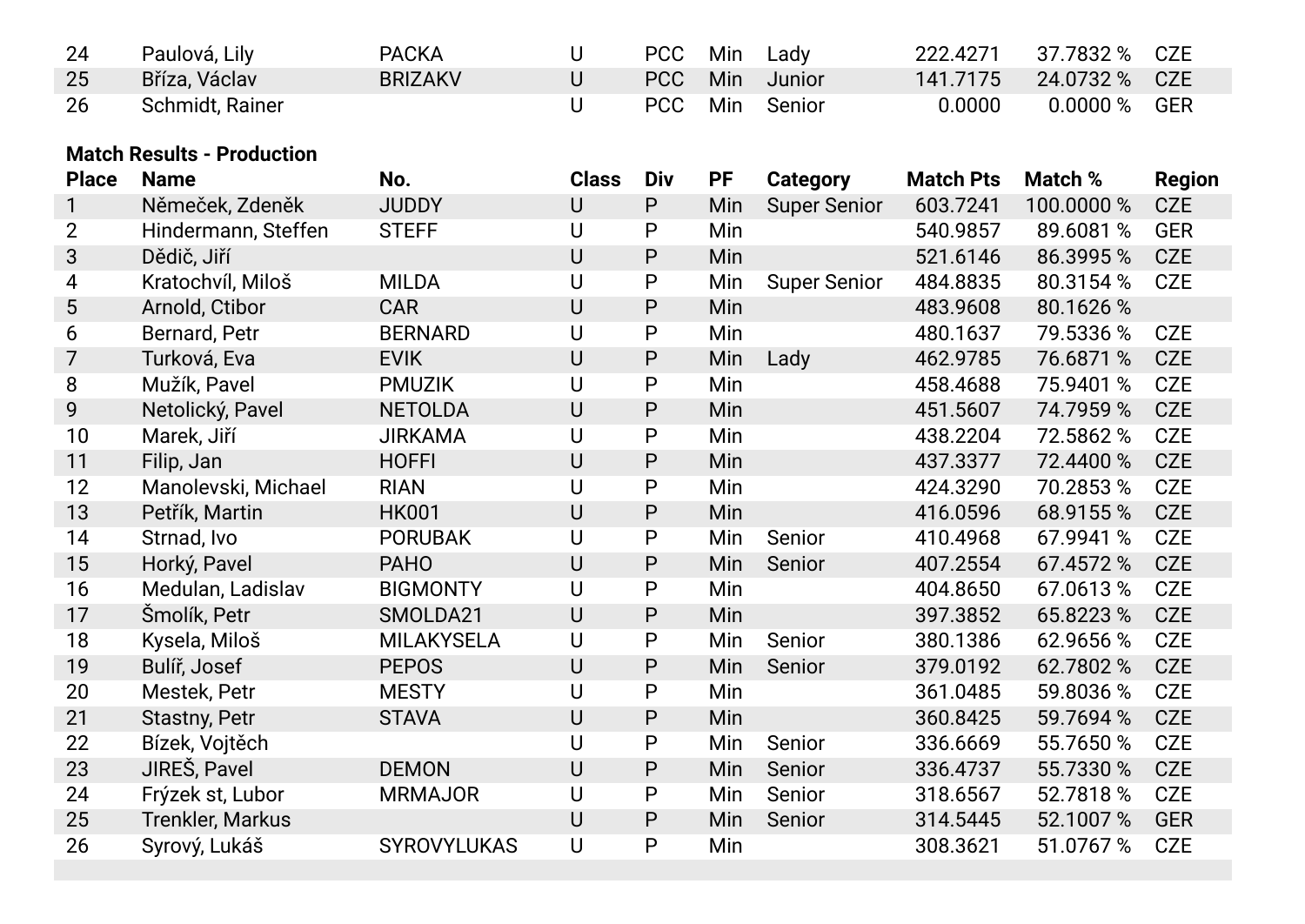| 27                              | Krejza, Aleš                             | <b>ALDA</b>      | $\cup$       | P              | Min       |                     | 301.5506         | 49.9484 %  | <b>CZE</b>    |
|---------------------------------|------------------------------------------|------------------|--------------|----------------|-----------|---------------------|------------------|------------|---------------|
| 28                              | Trnková, Kateřina                        | <b>HELLSDUCK</b> | U            | P              | Min       | Lady                | 300.9460         | 49.8483 %  | <b>CZE</b>    |
| 29                              | Krása, Zdeněk                            |                  | $\cup$       | P              | Min       | Senior              | 299.7097         | 49.6435 %  | <b>CZE</b>    |
| 30                              | Sochor, Tomáš                            | TS1              | U            | P              | Min       |                     | 292.7942         | 48.4980 %  | <b>CZE</b>    |
| 31                              | Chalupová, Barbora                       | <b>DEETHRA</b>   | $\cup$       | P              | Min       | Lady                | 285.2289         | 47.2449 %  | <b>CZE</b>    |
| 32                              | Vlk, Pavel                               | <b>LOBO</b>      | U            | P              | Min       | Senior              | 276.9355         | 45.8712 %  | <b>CZE</b>    |
| 33                              | Ryzák, Tomáš                             | <b>SAGI250</b>   | U            | P              | Min       |                     | 241.5226         | 40.0055 %  | <b>CZE</b>    |
| 34                              | Havlíček, Pavel                          |                  | U            | P              | Min       | Senior              | 232.8850         | 38.5747 %  | <b>CZE</b>    |
| 35                              | Bajnar, Zdeněk                           | <b>JAVOR</b>     | $\cup$       | P              | Min       | <b>Super Senior</b> | 219.0768         | 36.2876 %  | <b>CZE</b>    |
|                                 |                                          |                  |              |                |           |                     |                  |            |               |
|                                 | <b>Match Results - Production Optics</b> |                  |              |                |           |                     |                  |            |               |
| <b>Place</b>                    | <b>Name</b>                              | No.              | <b>Class</b> | Div            | <b>PF</b> | <b>Category</b>     | <b>Match Pts</b> | Match %    | <b>Region</b> |
| 1                               | Filip, Jaroslav                          | <b>JAFI</b>      | $\cup$       | P <sub>O</sub> | Min       |                     | 640.0000         | 100.0000 % | <b>CZE</b>    |
| <b>Match Results - Revolver</b> |                                          |                  |              |                |           |                     |                  |            |               |
| <b>Place</b>                    | <b>Name</b>                              | No.              | <b>Class</b> | Div            | PF        | <b>Category</b>     | <b>Match Pts</b> | Match %    | <b>Region</b> |
|                                 | Prepletaný, Jan                          | <b>PREPLE</b>    | $\cup$       | $\mathsf{R}$   | Min       | <b>Super Senior</b> | 640.0000         | 100.0000 % | <b>CZE</b>    |
| $\overline{2}$                  | Pojer, Lubomír                           |                  | U            | R              | Min       | <b>Super Senior</b> | 223.9013         | 34.9846 %  | <b>CZE</b>    |
|                                 |                                          |                  |              |                |           |                     |                  |            |               |
|                                 | <b>Match Results - Standard</b>          |                  |              |                |           |                     |                  |            |               |
| <b>Place</b>                    | <b>Name</b>                              | No.              | <b>Class</b> | Div            | <b>PF</b> | <b>Category</b>     | <b>Match Pts</b> | Match %    | <b>Region</b> |
| $\mathbf 1$                     | Frýzek, Lubor                            | <b>FRESTON</b>   | U            | S              | Min       |                     | 593.1600         | 100.0000 % | <b>CZE</b>    |
| $\overline{2}$                  | Marx, Jakub                              | <b>KUBIK</b>     | U            | S              | Min       |                     | 579.9562         | 97.7740 %  | <b>CZE</b>    |
| 3                               | Budjač, Zdeněk                           | BUDDY282         | U            | S              | Min       |                     | 526.4272         | 88.7496 %  | <b>CZE</b>    |
| 4                               | Paul, Petr                               | <b>AAA</b>       | U            | S              | Min       |                     | 497.2103         | 83.8240 %  | <b>CZE</b>    |
| 5                               | Benes, Stanislav                         | <b>FERDA</b>     | $\cup$       | S              | Min       | <b>Super Senior</b> | 474.8678         | 80.0573 %  | <b>CZE</b>    |
| 6                               | Kadlec, Aleš                             | <b>KADLIN</b>    | U            | S              | Min       |                     | 470.5665         | 79.3321 %  | <b>CZE</b>    |
| 7                               | Křapka, Martin                           | <b>KRAPINO</b>   | $\bigcup$    | S              | Min       |                     | 470.4539         | 79.3132 %  | <b>CZE</b>    |
| 8                               | Vavrecka, Michal                         |                  | U            | S              | Maj       |                     | 465.4813         | 78.4748 %  |               |
| 9                               | Filip, Stanislav                         | <b>OLAF</b>      | U            | S              | Min       |                     | 460.3407         | 77.6082 %  | <b>CZE</b>    |
| 10                              | Zakostelecky, Frantisek                  | KOI              | U            | S              | Min       | <b>Super Senior</b> | 454.0112         | 76.5411 %  | <b>CZE</b>    |
| 11                              | Elstner, Marek                           | <b>ALBERTCZ</b>  | U            | S              | Min       |                     | 448.9667         | 75.6907 %  | <b>CZE</b>    |
| 12                              | Čečetka, Josef                           | RANDY85          | U            | S              | Min       |                     | 400.4608         | 67.5131 %  | <b>CZE</b>    |